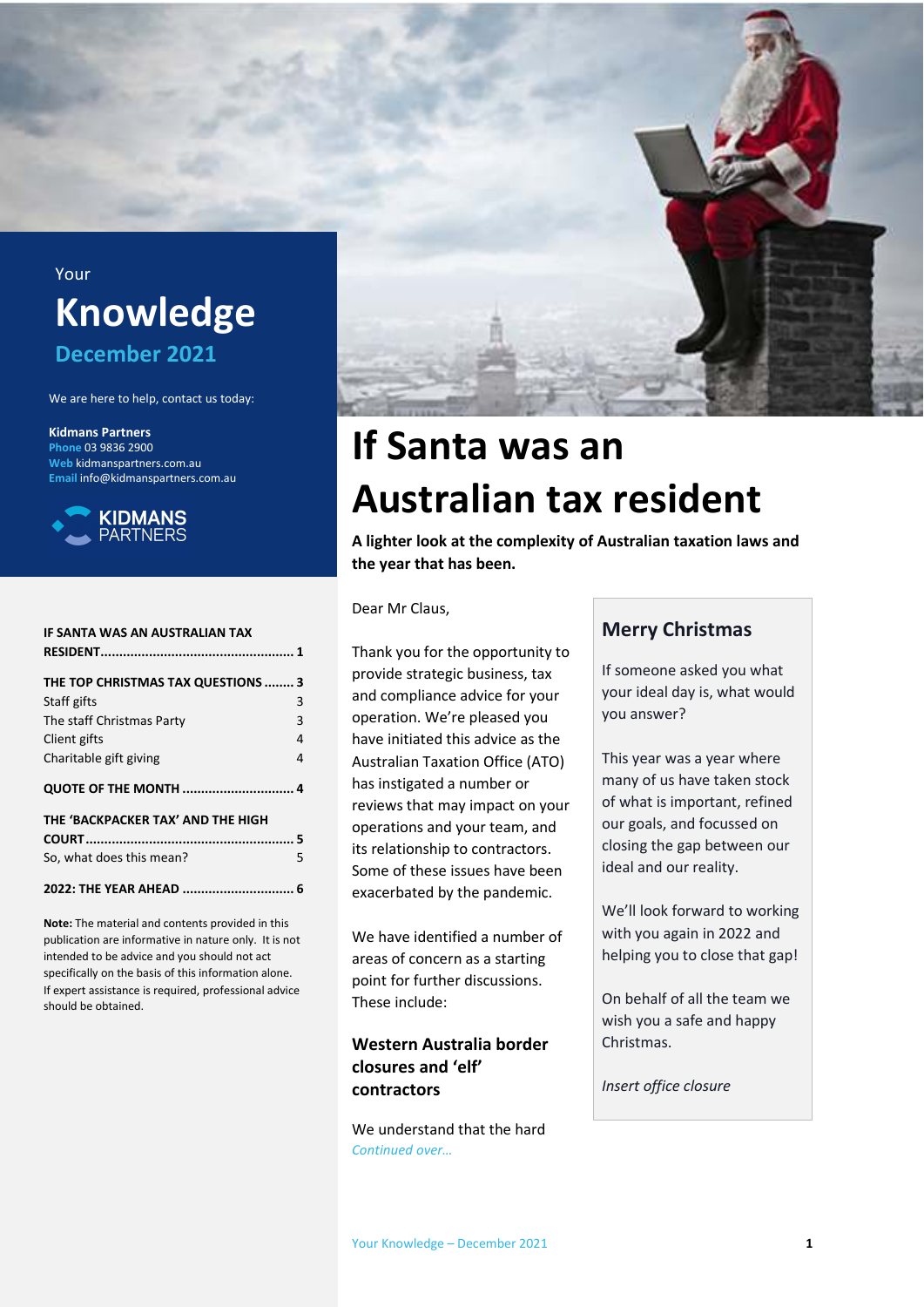#### *Continued from page 1*

border closure in Western Australia has created a series of logistical challenges for your delivery schedule. The very specific timing and nature of the gift delivery mean that, while existing vaccinated team members can enter Western Australia on a G2G pass, it is not possible to fulfil the 14 day quarantine requirements. To manage the Christmas Eve requirements, you have instigated a relationship with a local contractor.

We have several concerns about this relationship. Leaving aside our capacity to verify the existence of the elf in question, the elf appears to be an individual and not operating as a logistics specialist – no ABN is on record. Based on the information you have provided to us it appears that the elf is likely to be considered an employee of yours regardless of what your performance contract specifies. As such, you will be liable for superannuation guarantee and tax will need to be withheld from any payment to them. We refer you to the ATO's contractor checklist.

The nature of the payment to the elf is also of concern. "Goodwill to all men" is an intangible asset and as such, we may need to bring in a specialist valuer. This asset has been a globally scare commodity over the last few years and while supply has improved dramatically since January 2021 and spikes in December each year, the normalised value is likely to be significant.

## **Business structure viability**

The fact that you run a global enterprise that generates no income or profit but 'gifts' millions of toys each year produced by your offshore factory, has significant brand value, is represented extensively in merchandise, your spokespeople are employed by shopping centres all around the world, but you have never lodged a tax return or paid tax in Australia, is likely to trigger an ATO investigation. There is also a risk that the Serious Financial Crime Taskforce might become involved.

As discussed, we do not believe that the "it's magic" argument will suffice in the event of an investigation. The argument has been tested previously with the ATO to no avail.

Your enterprise's lack of structure also means that you are missing out on significant benefits. For example, tax deductions might be available for expenses you incur. A number of significant changes were made in recent years enabling businesses to immediately deduct the cost of assets used to produce income.

## **Expenses incurred**

Your flying reindeers are likely to be considered beasts of burden and as such can be depreciated as plant. However, a deduction is only available to the extent that the reindeer are used to produce income that is taxable in Australia.

At present, you do not make any claim for expenses incurred during your Christmas Eve deliveries. While we understand food – cookies, reindeer food, glasses of milk and the occasional tipple of scotch – is provided free by the world's children, there are likely to be other expenses that you incur. The cost of your uniform, drycleaning (removing chimney soot), and postage, to name a few.

## **Research & Development**

We understand that the 'flying sleigh' was developed in your workshop and the technology has developed markedly over the years. In addition, your purpose built 'naughty or nice' technology system is unique (we note our concerns about potential privacy breaches and a lack of an opt in/opt out system; I know you have been watching the detrimental brand impact on several social media outlets). If incorporated, there is a potential to access the R&D tax incentive that provides entities with a turnover of less than \$20m a refundable tax credit of your corporate tax rate plus 18.5%. The value of the tax offset is lower for companies with a turnover of \$20m or more. *Continued page 6…*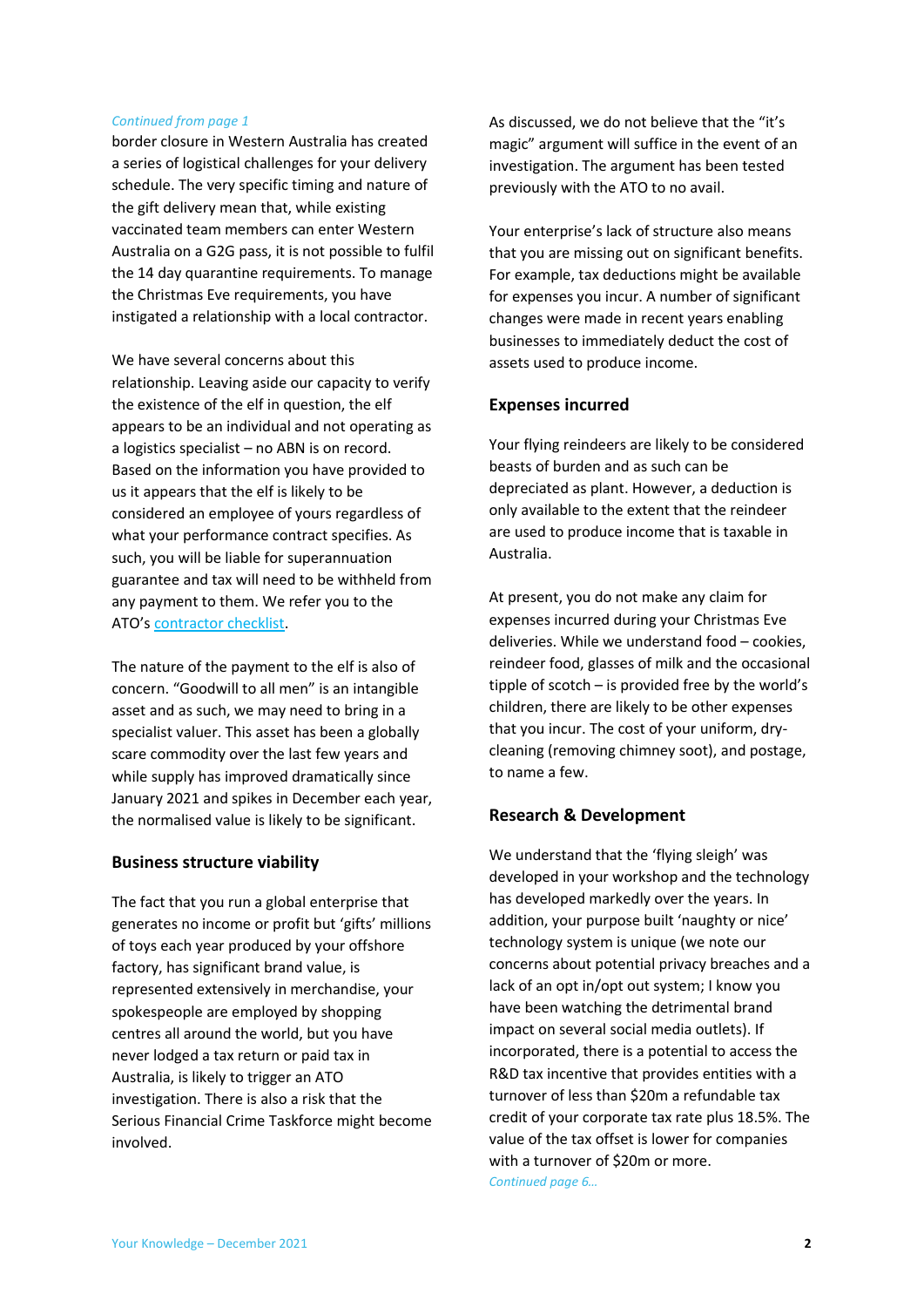# **The top Christmas tax questions**

**Every year, we are asked about the tax impact of various Christmas or holiday related gestures. Here are our top issues:** 

## **Staff gifts**

The key to Christmas presents for your team is to keep the gift spontaneous, ad hoc, and from a tax perspective, below \$300 per person. \$300 is the minor benefit threshold for Fringe Benefits Tax (FBT) so anything at or above this level will mean that your Christmas generosity will result in a gift to the Tax Office as well. To qualify as a minor benefit, the gifts also have to be ad hoc (no ongoing gym membership payments or giving the same person regular gift vouchers amounting to \$300 or more).

A question we often get is what is the tax impact if you give your team say a hamper and a gift card? The good news is that the tax rules treat each item (the hamper and the gift card) separately. FBT won't necessarily apply as long as the value of each item is less than \$300. However, the minor benefits exemption is a bit more complex than this. For example, you need to look at the total value of similar benefits provided to the employee across the FBT year etc.

If you are planning to provide your team with a cash bonus rather than a gift voucher or other item of property, then this will be taxed in much the same way as salary and wages. A cash

bonus at Christmas is not a gift; it's still income for the employee regardless of the intent. A PAYG withholding obligation will be triggered and the ATO's view is that the bonus will also be treated as ordinary time earnings which means that it will be subject to the superannuation guarantee provisions unless it relates solely to overtime that was worked by the employee.

## **The staff Christmas Party**

If you really want to avoid tax on your work Christmas party then host it in your office on a work day (COVID rules allowing!). This way, Fringe Benefits Tax is unlikely to apply regardless of how much you spend per person. Also, taxi travel that starts or finishes at an employee's place of work is also exempt from FBT. So, if you have a few team members that need to be loaded into a taxi after overindulging in Christmas cheer, the ride home is exempt from FBT.

If your work Christmas party is out of the office, keep the cost of your celebrations below \$300 per person. This way, you won't generally pay FBT because anything below \$300 per person is a minor benefit and exempt.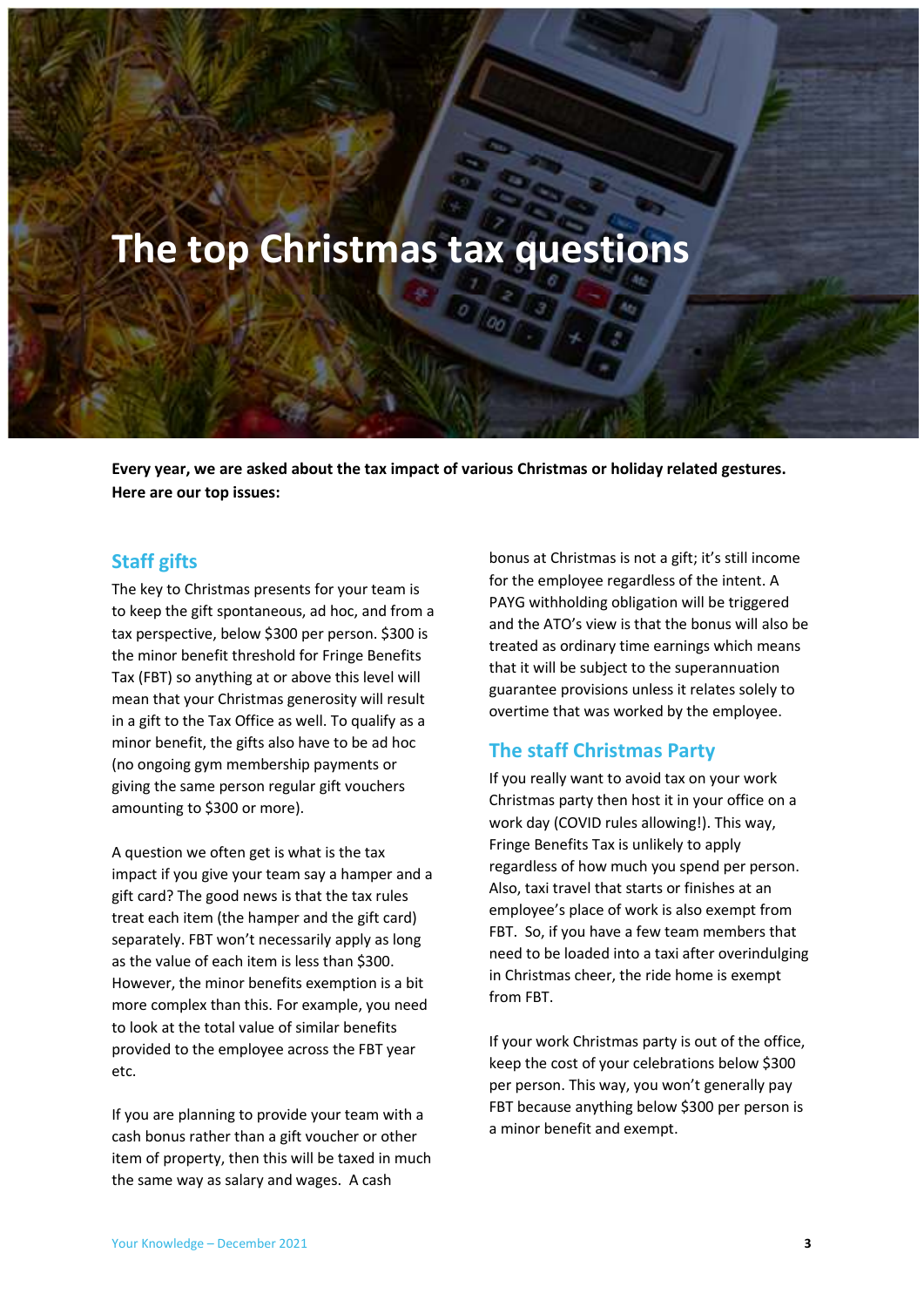If the party is not held on your business premises, then the taxi travel is taken to be a separate benefit from the party itself and any Christmas gifts you have provided. In theory, this means that if the cost of each item per person is below \$300 then the gift, party and taxi travel can all be FBT free. However, the total cost of all benefits provided to the employees needs to be considered in determining whether the benefits are minor.

The trade-off to this is that if the costs associated with hosting the party are not subject to FBT then it would be difficult to claim a tax deduction or GST credits for the expenses.

If your business hosts slightly more extravagant parties and goes above the \$300 per person minor benefit limit, you will generally pay FBT but you can also claim a tax deduction and GST credits for the cost of the event.

## **Client gifts**

Few of us have that much time in the diary for pre-Christmas entertainment so why not give a gift instead? In addition to a few extra hours saved and a lot less calories to work-off (most of us are still struggling post lock down), there is also a tax benefit. As long as the gift you give to the client is given for relationship building with the expectation that the client will keep giving you work (that is, there is a link between the gift and revenue generation), then the gift is generally tax deductible as long as it doesn't involve entertainment.

Entertaining your clients at Christmas is not tax deductible. If you take them out to a nice restaurant, to a show, or any other form of entertainment, then you can't claim it as a deductible business expense and you can't claim the GST credits either. It's goodwill to all men but not much more.

# **Charitable gift giving**

The safest way to ensure that you or your business can claim a deduction for the full amount of the donation is to give cash to an organisation that is classified as a deductible gift recipient (DGR). And, the charities love it as they don't have to spend any of their precious resources to receive it.

There are a few rules that make the difference between whether you will or won't receive a tax deduction.

- The charity must be a DGR. You can find the list of DGRs on the Australian Business Register.
- If you buy any form of merchandise for the 'donation' – biscuits, teddies, balls or you buy something at an auction – then it's generally not deductible (the rules become more complex in this area). Your donation needs to be a gift, not an exchange for something material. Buying a goat or funding a child's education in the third world is generally ok because you are generally donating an amount equivalent to the cause rather than directly funding that thing.
- The tax deduction for charitable giving over \$2 goes to the person or entity whose name is on the receipt.

If your business is making a donation on behalf of someone else, such as a client or that friend 'who has everything', it will depend on how the donation is structured. The tax rules generally ensure that the deduction is available to the individual or entity who actually makes the gift or contribution. Having receipts issued in someone else's name can make this more complex.

# **Quote of the month**

"You can't change conditions. Just the way you deal with them."

Jessica Watson, sailor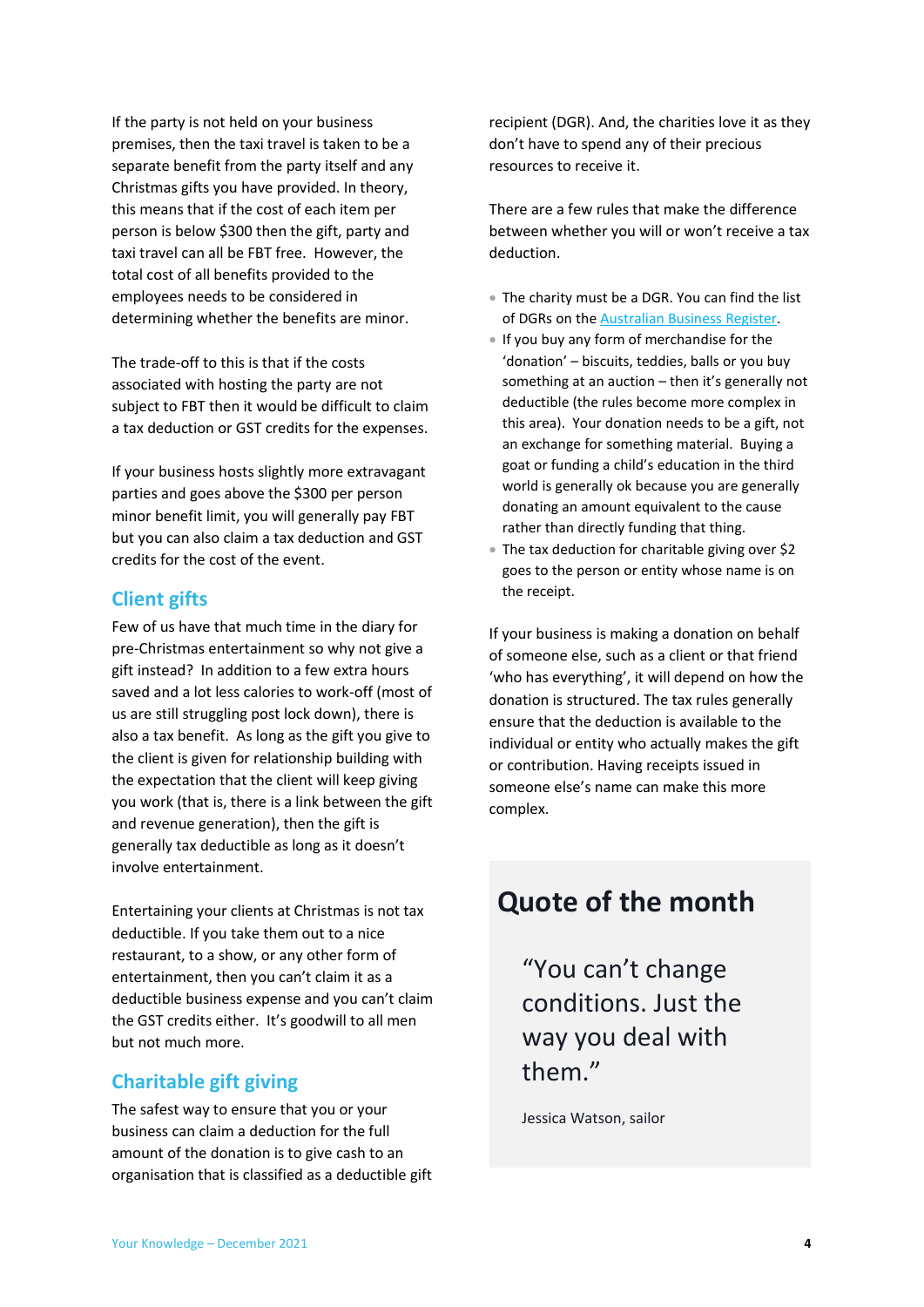# **The 'Backpacker Tax' and the High Court**

**The High Court has ruled that the 'backpacker tax' is discriminatory. We look at the impact.** 

Since 2017, the 'backpacker tax' has taxed the first dollar of income a backpacker earns in Australia - regardless of their residency status at the working holiday maker tax rate of 15% up to:

- $\div$  \$37,000 in an income year for 2019-20 and earlier income years
- $\div$  \$45,000 for 2020–21 and later income years.

When the tax was introduced in 2017, a backpacker would pay a maximum of \$5,500 in tax on the first \$37,000 of income. However, an Australian national performing the same work would have a maximum tax liability of \$3,572.

In this case, Catherine Addy, a UK national working in Australia since 2015, contested her 2017 amended income tax assessment which imposed the backpacker tax on the grounds that it contravened the Double Tax Agreement (DTA) with the United Kingdom. Article 25(1) of the DTA seeks to ensure that nationals of the UK are not subject to "other or more burdensome" taxation than is imposed on Australian nationals "in the same circumstances, in particular with respect to residence". Ms Addy was a tax resident of Australia.

The ATO did not accept Ms Addy's argument and she launched action in the Federal Court. The Federal Court initially upheld the Tax Commissioner's position. However, Ms Addy

appealed the decision and the High Court overturned the Federal Court's decision. The question for the Court was whether a more burdensome tax was imposed on Ms Addy owing to her nationality. The short answer was "yes".

The High Court decision found that the backpacker tax is inconsistent with the nondiscrimination clause in the UK DTA. That is, the flat working holiday maker tax rate is not valid in some situations. Non-discrimination clauses that are similar to the one in the UK DTA can also be found in the DTAs with Chile, Finland, Japan, Norway, Turkey, Germany and Israel.

## **So, what does this mean?**

Some individuals who have been taxed under the backpacker tax rules may be able to obtain a tax refund from the ATO. However, there are a couple of key points to bear in mind:

- The decision only impacts those classified as an Australian tax resident. Many individuals who are living or working in Australia on a working holiday visa will be classified as non-residents, in which case this decision will be less relevant.
- The decision is only likely to be relevant to individuals who are a citizen/national of a country that has a DTA with Australia containing a non-discrimination clause similar to the clause found in the UK DTA.